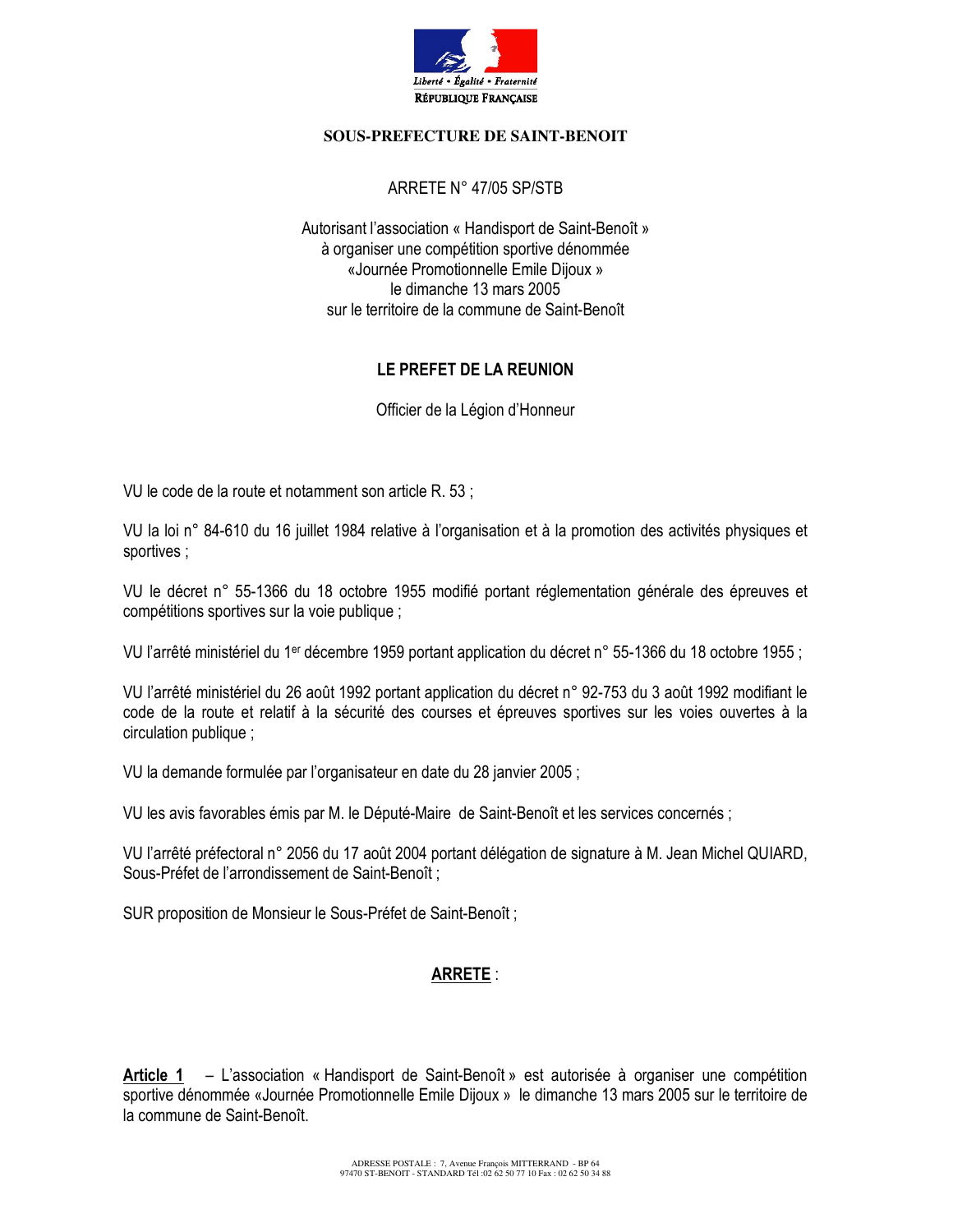Article 2 - Cette autorisation est accordée sous réserve de la stricte observation des dispositions du décret et des arrêtés précités ainsi que des mesures suivantes :

# **SECURITE:**

Axes non fermés à la circulation, respect strict du code de la route par les concurrents;

Mise en place :  $\overline{a}$ 

> de dispositifs et de barrières pour la sécurité du public et des concurrents, notamment au départ et à l'arrivée ;

de signaleurs munis de brassards et de fanions de couleurs vives en nombre suffisant aux emplacements présentant un risque ainsi qu'aux intersections.

### **SECOURS ET PROTECTION**

Prévoir un médecin et une ambulance

. Dr Paul MARIMOUTOU : 29, rue Georges Pompidou - 97470 Saint-Benoît

Présence obligatoire de ce médecin du début à la fin de la manifestation.

. L'Ambulance 97 Rapid Est n° agrément : 97254136

n° 386 BGJ 974 Equipage: Mme Edith NARAYANIN: CCA M. Jean Marie THOURIGNY: AFPS

Présence de cette ambulance agréée obligatoire pendant toute la durée de la manifestation.

. Mise à disposition de la manifestation d'un VSAV (Véhicule de Secours aux Victimes) par le SDIS.

Article 3 – Au cas où un accident se produirait et que le médecin doive s'absenter ou que l'ambulancier ainsi que le VSAV doivent transporter les blessés, la compétition devra s'arrêter jusqu'à leur retour.

Article 4 – Dans l'hypothèse où le médecin prévu est réquisitionné, la course ne pourra pas avoir lieu sauf si un médecin remplaçant peut assurer la surveillance médicale pendant toute la durée de l'épreuve.

Article 5 – La mise en place du dispositif de sécurité et de secours est à la charge de l'organisateur.